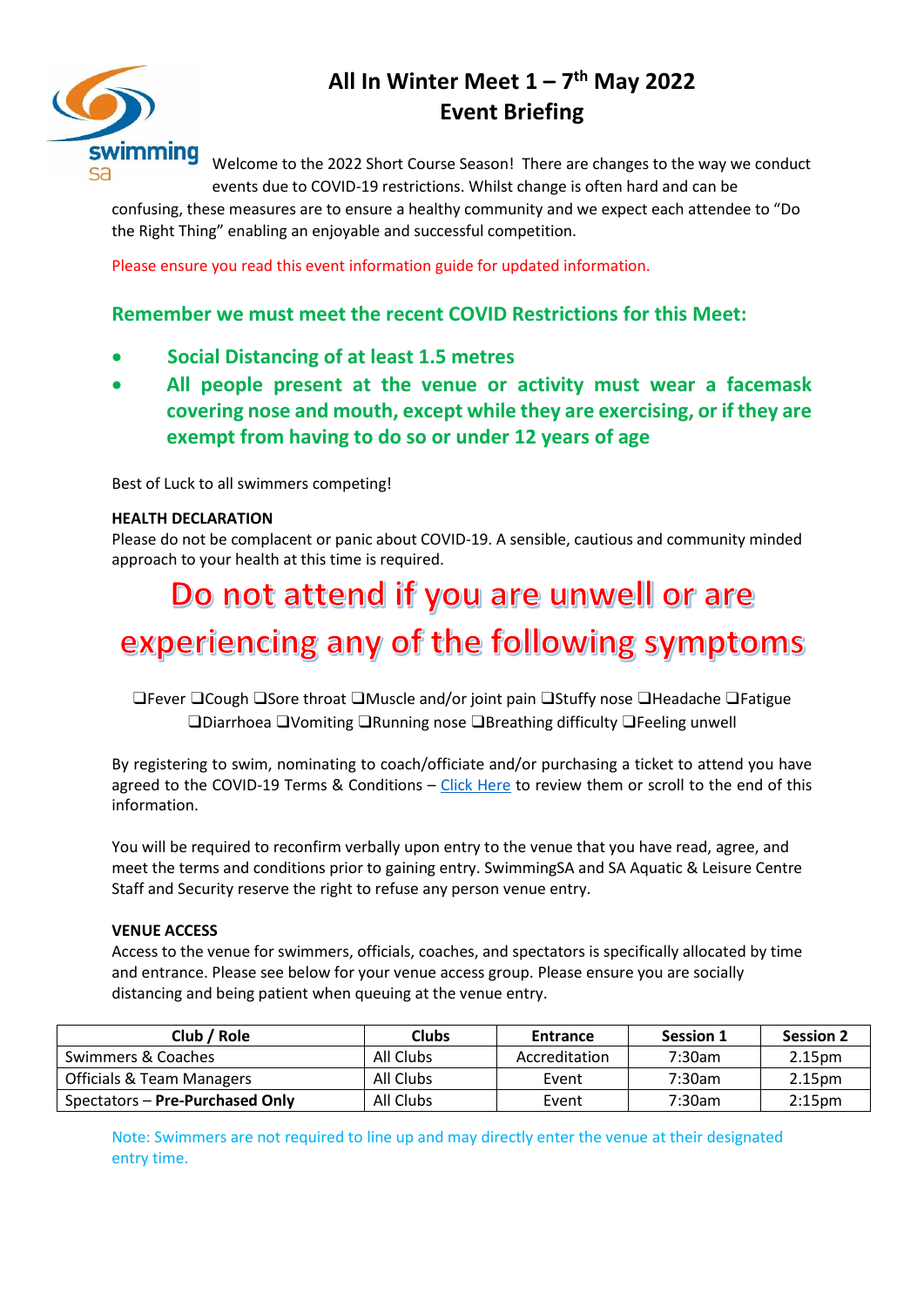#### **TICKETING / REGISTRATIONS**

All spectators to pre-purchase a ticket to enter the venue. Each swimmer may be accompanied by **Three spectators.**

Ticketing closes at 5:00pm Friday 6<sup>th</sup> May 2022.

All Coaches, Officials, Team Managers and Carers must register to enter the venue. All ticketing and registrations must be done through Swim Central. **NO Registration, NO Ticket = NO ENTRY**

Note: Attendees do not need to print your ticket. You will be asked for your name and to reconfirm your health status upon entry to the venue.

#### **SEATING**

Allocated seating by Bay will be used during this event. Please see below for your clubs allocated bay.

Please ensure you are social distancing by skipping a seat between each person in your bay. This means do not sit:

- next to; or
- immediately in front; or
- **■** immediately behind another person.

**Skip a Seat** Give each other space for COVID-19 safetu.

There is NO seating on Pool Deck - all coaches, managers and swimmers must sit in grandstand unless warming up or cooling down. Do not sit in a disability seat unless it has been allocated to you.

| Bay 2         | Bay 3                                                                                      | Bay 4                                                                       | Bay 5                                                                                                                 | Bay 6                                                                                                     |
|---------------|--------------------------------------------------------------------------------------------|-----------------------------------------------------------------------------|-----------------------------------------------------------------------------------------------------------------------|-----------------------------------------------------------------------------------------------------------|
| <b>Marion</b> | Henley & Grange<br>Southern Performance<br><b>Starplex</b><br>Mt Gambier<br><b>Masters</b> | <b>Barossa</b><br>Kent Town<br><b>Mountain Pool</b><br>Payneham<br>Playford | Immanuel<br>Norwood<br><b>Silver City</b><br><b>Tea Tree Gully</b><br>Western Aquatic<br><b>West Coast</b><br>Whyalla | Blue Lake Y<br>Clovercrest<br><b>Dolphins</b><br>Murray Bridge<br>Onkaparinga<br>South Australia<br>Unley |

#### **VENUE PATHWAYS**

Please note a one-way traffic pathway "loop" applies when you are in the venue. *See venue map for pathway for Short Course Season.* Once you are in the venue:

- Access to pool deck for competition and warm up is from the accreditation entry stairs only.
- Access to the grandstand is from the event entry stairs only.

#### **WARM UP / DOWN**

Swimmers please note the warm up or cool down is available in the opposite end of competition pool. The water polo and diving pool is not to be used. The SC competition pool is only available for warm up prior to the event.

Please ensure social distancing where possible when undertaking all activities at the pool.

#### **MARSHALLING**

Please note as with all spaces the marshalling room is limited by density and social distancing. Therefore, we will be reducing the numbers of athletes in the marshalling room at any one time.

Athletes - Please do not attend marshalling until your event is listed on the scoreboard. Once in marshalling you MUST remain in your allocated seat. Do not leave any personal items in the marshalling room you will not be able to retrieve them after

your race.